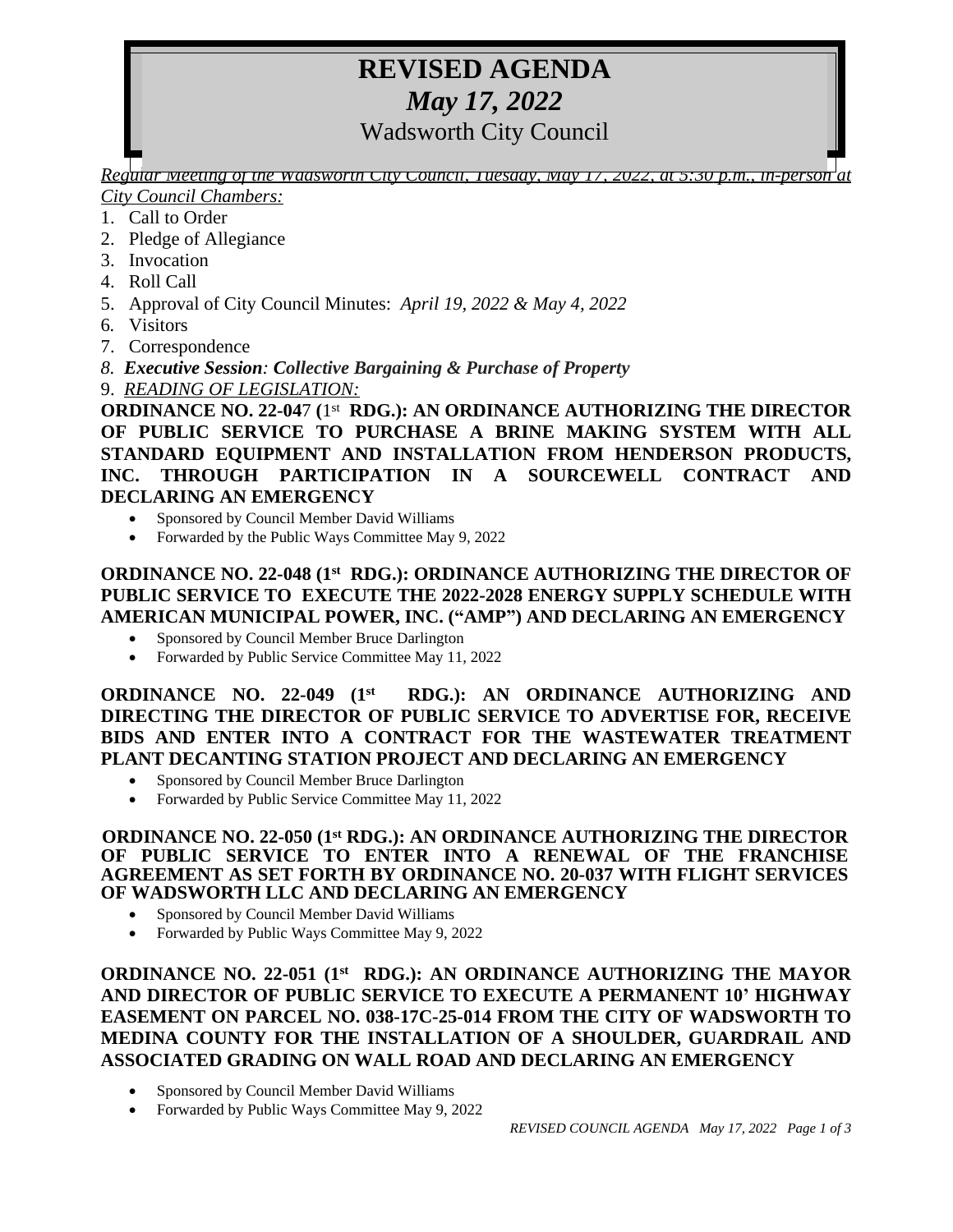**ORDINANCE NO. 22-052 (1st RDG.): AN ORDINANCE AUTHORIZING THE DIRECTOR OF PUBLIC SERVICE TO EXECUTE THE 2022 SOLAR ENERGY SCHEDULE WITH AMERICAN MUNICIPAL POWER, INC. AND TAKING OF OTHER ACTIONS IN CONNECTION THEREWITH REGARDING SOLAR GENERATED ENERGY PURCHASES AND DECLARING AN EMERGENCY**

- Sponsored by Council Member Bruce Darlington
- Forwarded by Public Service Committee May 11, 2022

### **ORDINANCE NO. 22-053 (1st RDG.): AN ORDINANCE TO AUTHORIZE A TRANSFER FOR THE FISCAL YEAR ENDING DECEMBER 31, 2022 AND TO DECLARE AN EMERGENCY**

Sponsored by President of Council Bob Thurber

**ORDINANCE NO. 22-054 (1st RDG.): AN ORDINANCE TO MAKE A SUPPLEMENTAL APPROPRIATION OF \$24,407.01 IN THE 240 – STATE HIGHWAY FUND FOR THE FISCAL YEAR ENDING DECEMBER 31, 2022 AND DECLARING AN EMERGENCY**

Sponsored by President of Council Bob Thurber

**RESOLUTION NO. 22-07 (2 nd RDG.): A RESOLUTION DETERMINING THAT IT IS NECESSARY TO LEVY A TAX OUTSIDE THE TEN-MILL LIMITATION FOR PROVIDING AMBULANCE AND EMERGENCY MEDICAL SERVICE AND REQUESTING THAT THE COUNTY AUDITOR CERTIFY THE CURRENT TAX VALUATION OF THE CITY OF WADSWORTH AND THE DOLLAR AMOUNT OF REVENUE THAT WOULD BE GENERATED BY A TWO AND FIVE TENTH (2.5) MILLS RENEWAL LEVY** 

- Sponsored by Council Member Ralph Copley
- Forwarded by Public Safety Committee April 19, 2022

**RESOLUTION NO. 22-08 (2 nd RDG.): A RESOLUTION DETERMINING THAT IT IS NECESSARY TO LEVY A TAX OUTSIDE THE TEN-MILL LIMITATION FOR PROVIDING AMBULANCE AND EMERGENCY MEDICAL SERVICE AND REQUESTING THAT THE COUNTY AUDITOR CERTIFY THE CURRENT TAX VALUATION OF THE CITY OF WADSWORTH AND THE DOLLAR AMOUNT OF REVENUE THAT WOULD BE GENERATED BY A RENEWAL OF A TAX OF TWO AND FIVE TENTH (2.5) MILLS WITH AN INCREASE OF THREE TENTH MILLS (0.3) TO CONSTITUTE A TAX OF TWO AND EIGHT TENTH (2.8) MILLS** 

- Sponsored by Council Member Ralph Copley
- Forwarded by Public Safety Committee April 19, 2022

**RESOLUTION NO. 22-09 (2 nd RDG.): A RESOLUTION DETERMINING THAT IT IS NECESSARY TO LEVY A TAX OUTSIDE THE TEN-MILL LIMITATION FOR PROVIDING AMBULANCE AND EMERGENCY MEDICAL SERVICE AND REQUESTING THAT THE COUNTY AUDITOR CERTIFY THE CURRENT TAX VALUATION OF THE CITY OF WADSWORTH AND THE DOLLAR AMOUNT OF REVENUE THAT WOULD BE GENERATED BY A RENEWAL OF A TAX OF TWO AND FIVE TENTH (2.5) MILLS WITH AN INCREASE OF FIVE TENTH MILLS (0.5) TO CONSTITUTE A TAX OF THREE (3) MILLS** 

- Sponsored by Council Member Ralph Copley
- Forwarded by Public Safety Committee April 19, 2022